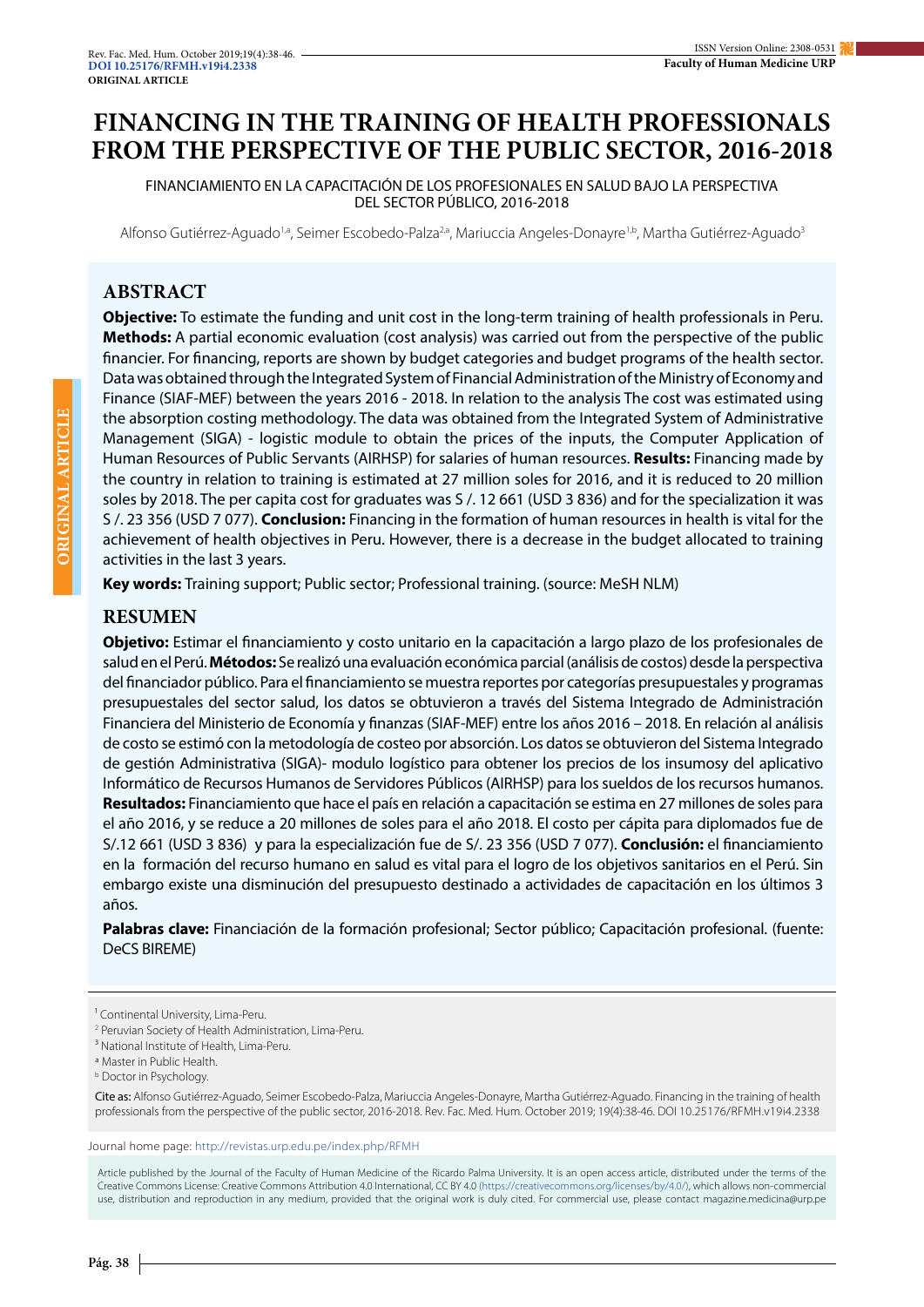### **INTRODUCTION**

The training of health professionals is fundamental to the function of a health system because through them the objectives related to guarantee and improve continuously the health care and the quality of health services are achieved, as well as expanding the coverage of affiliation and provision of health insurance<sup>1</sup>. The context of the training of health professionals from undergraduate to graduate and their entry into the labor market in health is subject to rapid changes related to epidemiological, social, economic, political and technological processes.

The interventions and attention to national health priorities are organized in "budgetary programs" that have been added to date 9 by the Ministry of Health (MINSA). The allocation and budget increase has been considerable in recent years, to 2018 represents S/.8,670,159.93.00, however, there are still large gaps to be addressed, which requires evaluation. The training of health professionals on this topic is relevant in the health management of the country<sup>2</sup>.

MINSA has defined the educational modalities considering the levels and types of training within them. Table N°1 lists these modalities. Training is the process that seeks to improve the performance of public servants, through closing gaps or developing skills or knowledge. It must be aligned to the profile of the public servant position and/or the strategic objectives of the entity. Moreover, the types of training are job and vocational training<sup>3</sup>.

Training of health professionals is the first stage of training provided by universities or institutes which are characterized by a curriculum programming in a specific discipline allowing those who obtain the exercise of a particular profession or work. It is the basis for achieving higher educational standards. On the other side, perfection is the training of the worker to assume other functions linked to greater depth of knowledge, on the basic discipline of training or on research and teaching of the same, this type of training is intended for professionals $3$ .

The financing of the training is done through resources of the entity where the public servant works. These must be registered in the People's Development Plan. The funding is according to the budgetary availability of the entity and the order of priorities of the institution. The training processes aim to improve

the performance of civil servants to provide quality services to citizens. That's why, the importance of knowing the economic impact of training on health professionals<sup>1,3-5</sup>.

The objective of this study is to estimate the funding and unit cost in the long-term training of health professionals in Peru.

#### **METHODS**

#### **Design**

A partial economic evaluation (cost analysis) was carried out from the perspective of the financier.

#### **Financing processes**

The source of information for establishing the financing of training activities is the public budget as recorded in the computer applications administered by the Ministry of Economy and Finance (MEF).

Information on the health sector is collected at National and Regional government levels. In other words, this implies the Ministry of Health as the central headquarters, including its implementing units (Health Directorates - DISA - and hospitals of Lima Metropolitan area) and its Decentralized Public Agencies (OPD: National Institute of Health, National Superintendence of Health, Comprehensive Health Insurance (SIS) and the National Institute of Neoplastic Diseases) in the case of Regional Governments, the Regional Government of Lima is included which at the same time includes all provinces of Lima except Lima Metropolitan area.

For the purposes of the analysis to be carried out, the disaggregated content in each of the activities of the budget categories (Budget programs, APNOP and Central Actions) was followed. Within these categories the budget is organized into a set of items that follow a useful taxonomy for the functions of the Ministry of Economy and Finance (MEF). Among these categories are registered: Functions, Functional Division, Functional Group, Purpose, Generic Heading, Sub-Generic, Specific Heading Level 1 and Specific Heading Level 2.

Within this classification, each of the categories has been reviewed in detail, looking for those linked to training activities. Finally, the following items have been identified: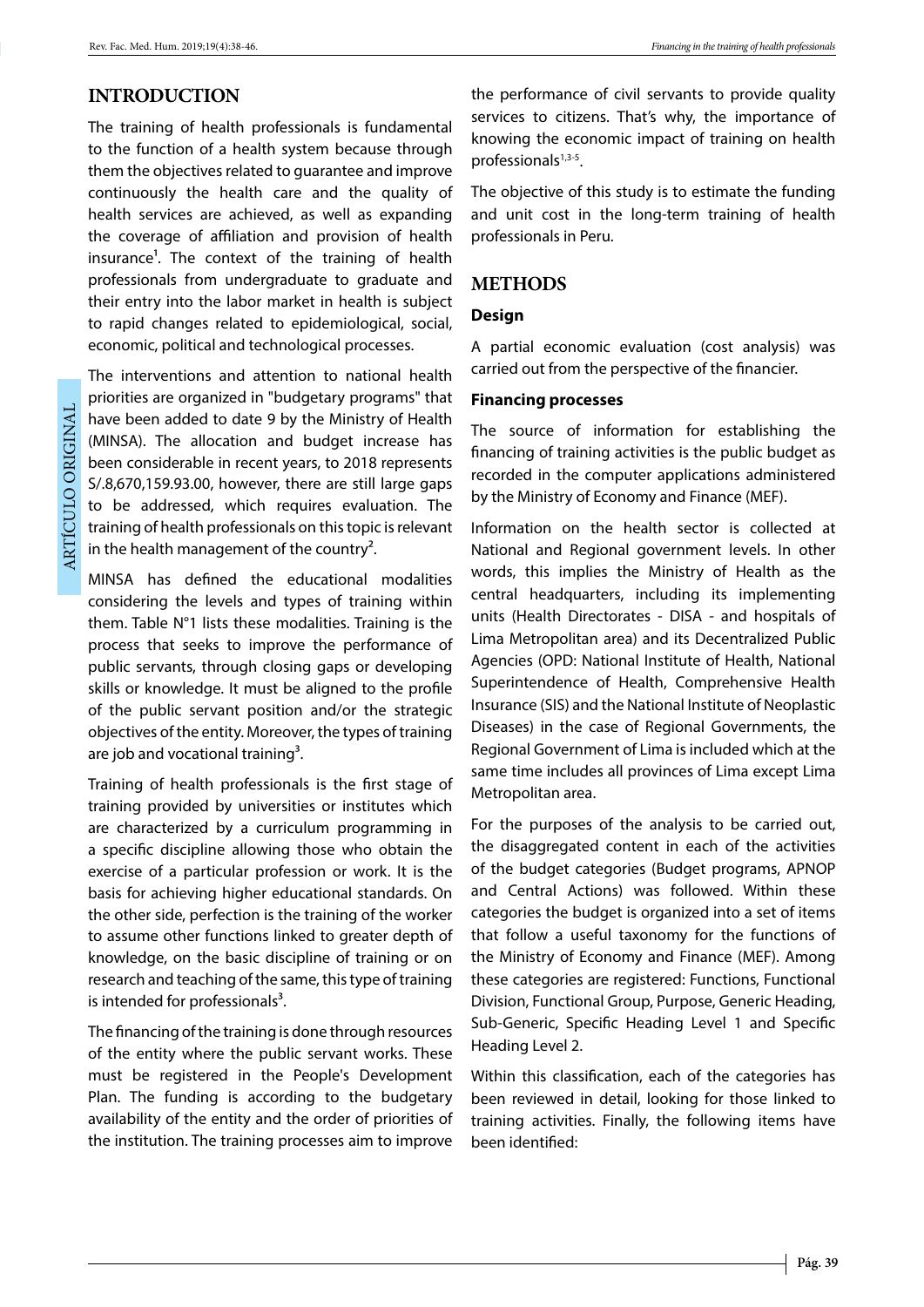| <b>Specific Heading Level 1 of expenditure</b>      | <b>Sub-Specific Heading Level 2 of expenditure</b>                            |
|-----------------------------------------------------|-------------------------------------------------------------------------------|
| 2.3. 27. 3 - Training and Development Service       | 2.3. 27.3 1- Carried out by legal persons                                     |
|                                                     | 2.3. 27.3 2- Performed by natural persons                                     |
| 2.3.27.10 - Service for Attentions and Celebrations | 2.3.27.10 1- Seminars, workshops and the like<br>organized by the institution |

In this sense, the diagnosis of funding was made based on economic information contained in the 3 subspecific items identified in all activities of the three budget categories that make up the entire public budget.

#### **Cost processes**

ARTÍCULO ORIGINAL ARTÍCULO ORIGINAL Each training scheme was estimated using the absorptive costing method5. Data were obtained from the following databases: Integrated Administrative Management System (SIGA) logistics module to obtain input prices, the Public Servants Human Resources Computer Application (AIRHSP) to obtain salaries for human resources and the list of goods and services in the framework of health sector budget programs.

For the estimation of unit costs, two types of training were taken into account: diploma course and specialization, so for each of the training activities selected, it was necessary to define the cost structure that incorporates all the factors and variables involved in its development.

The development of training activities is considered the result of productive processes that occur in academic organizations in which a set of resources (factors of production) and variables intervene, which are different types and their participation, behavior and as a result their costs are also differentiated depending on the activity that is being produced. The resources and variables considered are the following: production factors: Human resources, Inputs, Academic Services, Administrative Services, Educational Rights, Administrative expenses and Overhead

The economic valuation of each of the factors involved in each training activity is made on the basis of economic criteria (costs, market prices) currently in force. The valuation established for each factor is interrelated with the respective variables, which is expressed in a mathematical formula that integrates all these considerations and gives as final result the total unit cost for each training activity. These costs are especially useful for budget planning and management.

#### **Statistical analysis**

The data were entered into a database in Microsoft Excel and in the statistical program STATA version 11.0.

The exchange rate at December 31, 2018 was one U.S. dollar for three soles thirty centimes (1 USD =3.30 PEN).

Because the study was based on an analysis of operational data, it was not reviewed by ethics committees.

### **RESULTS**

#### **Financing for training of health professionals**

The country's financing for training is estimated at 27 million soles by 2016, and is reduced to 20 million soles by 2018. The same reduction occurs in all three budget categories.

As shown in Table 2, there has been a decrease in the budget for training activities over the last 3 years. The largest budgetary allocation is found in the budgetary programmes (Table 3), mainly in the articulated nutritional programme (by 2018 it was S/. 3,918,483) and maternal and neonatal health (by 2018 it was S/. 1,568,026). Likewise, the central administration of MINSA and the National Institute of Child Health are entities that allocate a considerable budget on training issues being S/. 1,476,350 y S/. 848,651 respectively. The budget program with the lowest allocation of resources in training was PP 0129 prevention and management of secondary health conditions of people with disabilities with only S/. 104,907 by 2018. However, reports also show that in all cases executed budgets are lower than budgeted at the beginning of the fiscal year.

#### **Costs of training health professionals**

Regarding the cost of specialization, the following results were obtained for expenses related to human resources, inputs, academic services and administrative services represent S/. 718,631, plus 10% administrative expenses and overhead were estimated in total S/. 934,220, the per capita cost being S/. 23,356.

Regarding the cost of the diploma course, the following results were obtained for expenses related to human resources, inputs, academic services and administrative services represent S/. 389,560, plus 10% administrative expenses and overhead were estimated in total S/. 506,429, the per capita cost being S/. 12,661.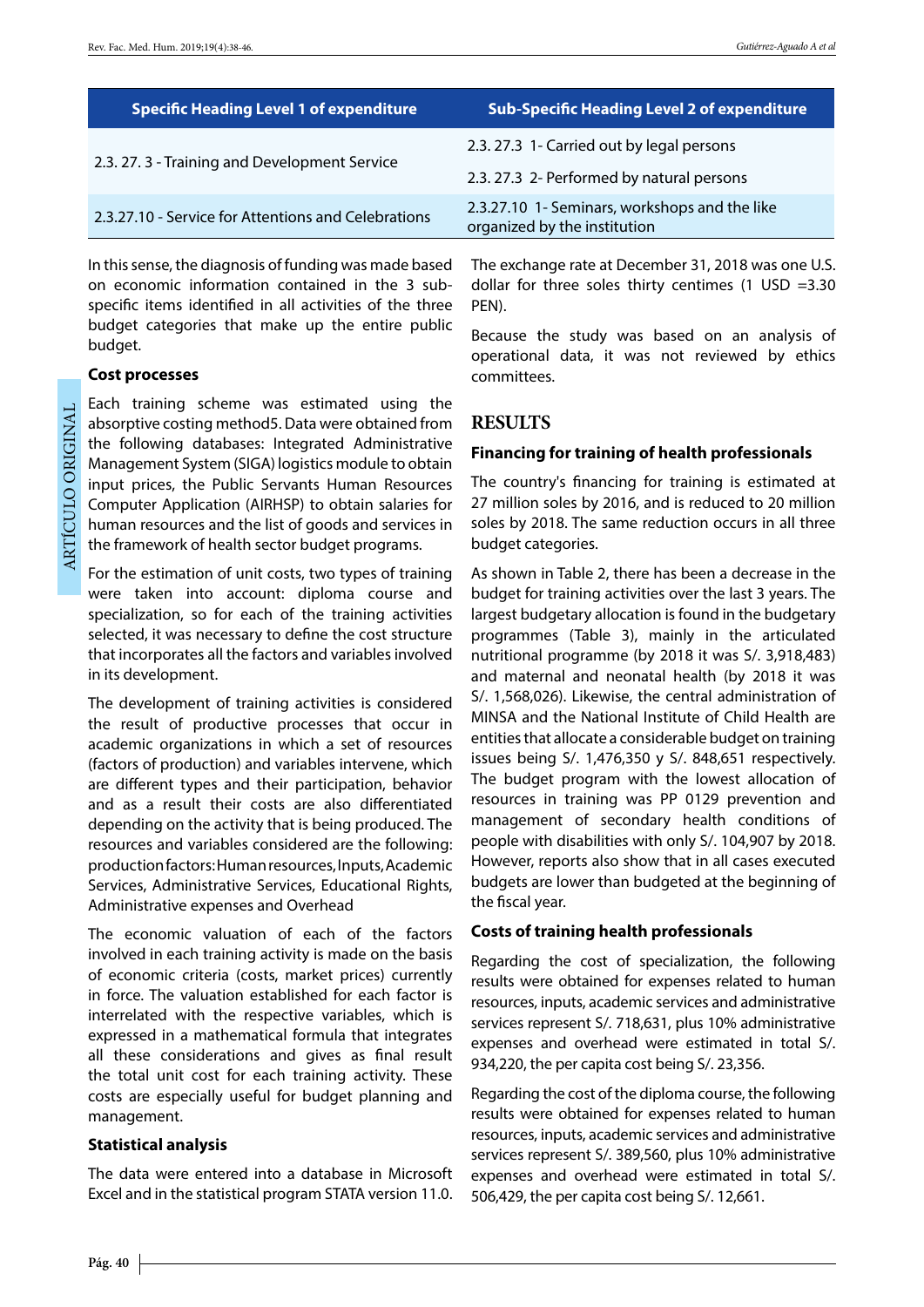#### **Table 1.** Modalities and types of training by MINSA.

| <b>Training levels</b> |                 |                                                                                                   |  |  |  |
|------------------------|-----------------|---------------------------------------------------------------------------------------------------|--|--|--|
| Long-term training     | <b>Training</b> |                                                                                                   |  |  |  |
|                        | Perfection      | Diploma course<br>Specialization<br><b>Second Specialization</b><br>Master<br>Doctorate           |  |  |  |
| Short-term training    | Reinforcement   | In-service training (Practice)<br>Internship<br>Seminar                                           |  |  |  |
|                        | Update          | Workshop<br>Conference<br>Congress<br>Course<br>Forum<br><b>Round Table</b><br>Panel<br>Symposium |  |  |  |

**Source:** Ministry of Health

# **Table 2.** Financing in health training activities according to budget categories, 2016-2018.

| Training and Improvement                                                                                                                                               |  |
|------------------------------------------------------------------------------------------------------------------------------------------------------------------------|--|
| Service carried out by legal<br>5797406<br>4 9 69 1 25<br>6 140 904<br>4 9 8 9 1 3 7<br>5 632 189<br>5 209 633<br>persons                                              |  |
| Training and Improvement<br>Service carried out by<br>Core actions<br>508 708<br>491 974<br>1 1 3 8 5 1 5<br>701752<br>594 564<br>451 128<br>natural persons           |  |
| Seminars, workshops and<br>the like organized by the<br>2 459 324<br>2 270 412<br>1774096<br>1612155<br>1653797<br>1 376 029<br>institution                            |  |
| Training and Improvement<br>Service carried out by legal<br>518015<br>284 623<br>237 699<br>195 143<br>318 946<br>294 487<br>persons                                   |  |
| Training and Improvement<br>Service carried out by<br><b>APNOP</b><br>119 910<br>91 968<br>151 100<br>102747<br>124 448<br>53 765<br>natural persons                   |  |
| Workshops similar organized<br>4480192<br>3 5 8 3 1 7 2<br>3 168 723<br>2832317<br>2713538<br>2414561<br>by the institution                                            |  |
| Training and Improvement<br>Service carried out by legal<br>469 558<br>252 695<br>572 173<br>474 905<br>393 716<br>374 137<br>persons                                  |  |
| Training and Improvement<br><b>Budgetary</b><br>Service carried out by<br>918 562<br>877 264<br>722 982<br>696 107<br>966 356<br>924813<br>Programs<br>natural persons |  |
| Seminars, workshops and<br>the like organized by the<br>12 207 538<br>11 336 835<br>11 538 708<br>9850294<br>8 3 7 5 6 8 5<br>7436856<br>institution                   |  |
| Total<br>27 479 213<br>24 158 068<br>25 444 900<br>21 357 479<br>20 870 317<br>18 535 409                                                                              |  |

**Source:** SIAF- MEF Report.

**PIM:** Amended institutional budget; EJE: Budget execution.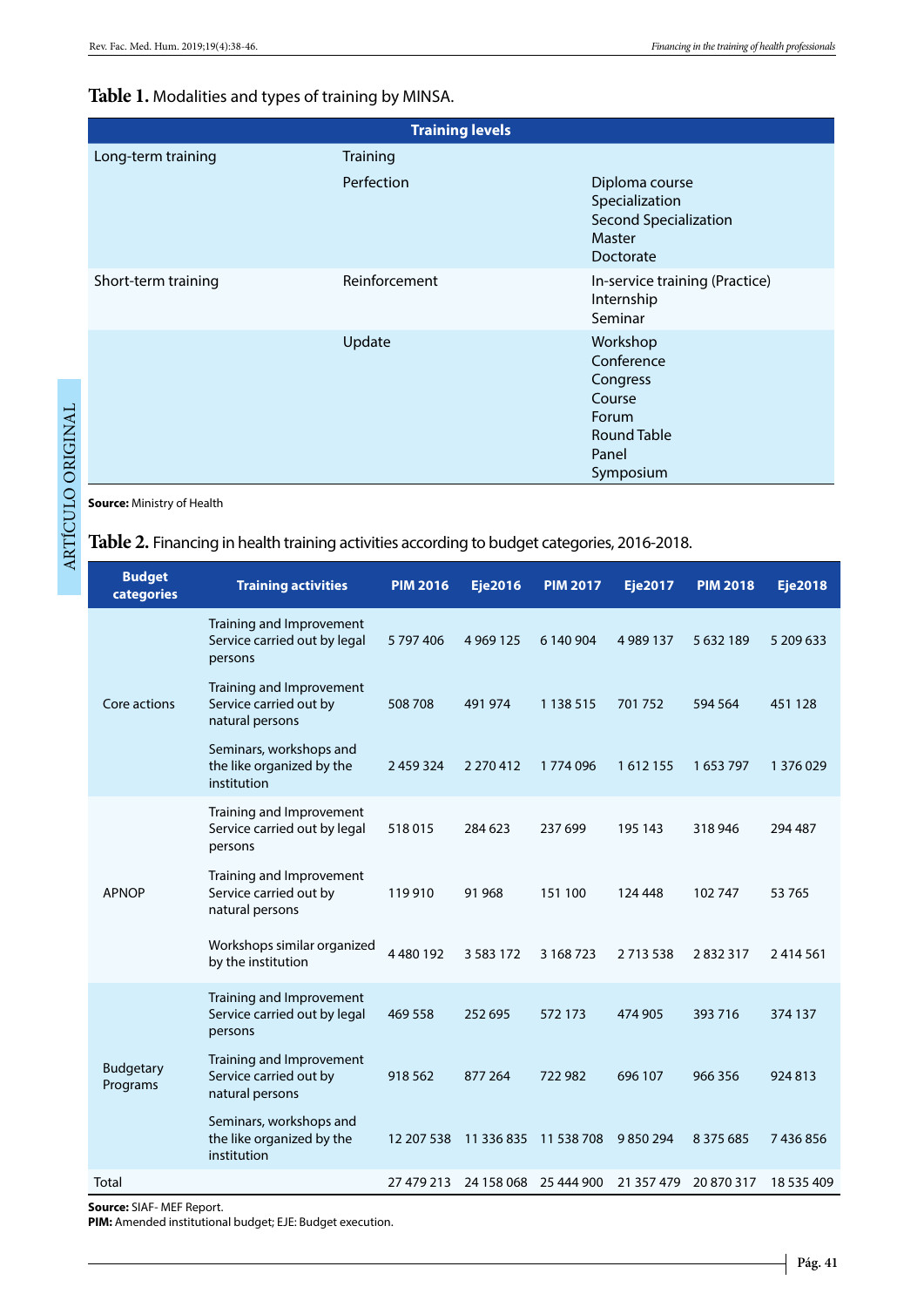#### **Table 3.** Funding for health training activities according to budgetary programs, 2016-2018.

| <b>Program Budget</b>                                                                        | <b>PIM2016</b> | <b>Eje2016</b> | <b>PIM2017</b> | <b>Eje2017</b> | <b>PIM2018</b> | <b>Eje2018</b> |
|----------------------------------------------------------------------------------------------|----------------|----------------|----------------|----------------|----------------|----------------|
| 0001 Articulated nutritional program                                                         | 4710544        | 4 3 7 2 0 8 6  | 5 141 670      | 4 132 554      | 3 918 483      | 3 299 481      |
| 0002 Maternal and neonatal health                                                            | 2 7 5 1 5 4 4  | 2484881        | 2624327        | 2039259        | 1 568 026      | 1 346 712      |
| 0016 TB-HIV / AIDS                                                                           | 1572314        | 1666574        | 1418061        | 1 385 464      | 1 371 258      | 1 3 3 5 9 1 6  |
| 0017 Metaxenic diseases and zoonoses                                                         | 913 061        | 843 494        | 850 942        | 826 391        | 664 725        | 651046         |
| 0018 Non-transmissible diseases                                                              | 994 734        | 945 981        | 788 713        | 771 107        | 552 843        | 527 365        |
| 0024 Prevention and control of cancer                                                        | 778040         | 610483         | 557 155        | 520 242        | 368 190        | 355 622        |
| 0051 Prevention and treatment of drug use                                                    | 126872         | 126 072        | 133 941        | 133 423        | 128 086        | 113 515        |
| 0068 Vulnerability reduction and emergency<br>response to disasters                          | 880 922        | 715 047        | 811060         | 751 355        | 511710         | 488 988        |
| 0104 Reduction of mortality due to emergencies<br>and medical emergencies                    | 335 222        | 288 012        | 206 993        | 179 561        | 237 307        | 231 105        |
| 0129 Prevention and management of secondary<br>health conditions in people with disabilities | 118 900        | 90 101         | 92 867         | 87 289         | 104 907        | 102828         |
| 0131 Control and prevention in mental health                                                 | 412 005        | 323708         | 199853         | 191 505        | 294 222        | 267 228        |
| Total                                                                                        | 13 594 158     | 12 466 439     | 12825582       | 11 018 150     | 9719757        | 8719806        |

**Source:** SIAF-MEF Report .

**PIM:** Amended institutional budget; EJE: Budget execution.

### **Table 4.** Characteristics, criteria and data to estimate the cost of graduates for health professionals.

| <b>Characteristics</b>                           | <b>Criteria</b> | <b>Data</b>    |
|--------------------------------------------------|-----------------|----------------|
| Academic credits                                 |                 | 24             |
| Total academic hours                             | 16              | 384            |
| Classroom training                               | 50%             | 192            |
| National teachers                                |                 | 176            |
| International teachers                           |                 | 16             |
| Academical meetings                              |                 | $\overline{2}$ |
| Not classroom training                           | 50%             | 192            |
| <b>National tutors</b>                           |                 | 192            |
| International tutors                             |                 |                |
| Face-to-face days                                |                 | 24             |
| Total participants                               |                 | 40             |
| From Lima                                        |                 | 10             |
| From Regions - terrestrial                       |                 | 10             |
| From Regions - flight                            |                 | 10             |
| From Regions - mixed                             |                 | 10             |
| Number of international teachers (South America) |                 | $\mathbf{1}$   |
| N° days of staying international teacher         |                 | $\overline{2}$ |
| Total academic credits                           |                 | 960            |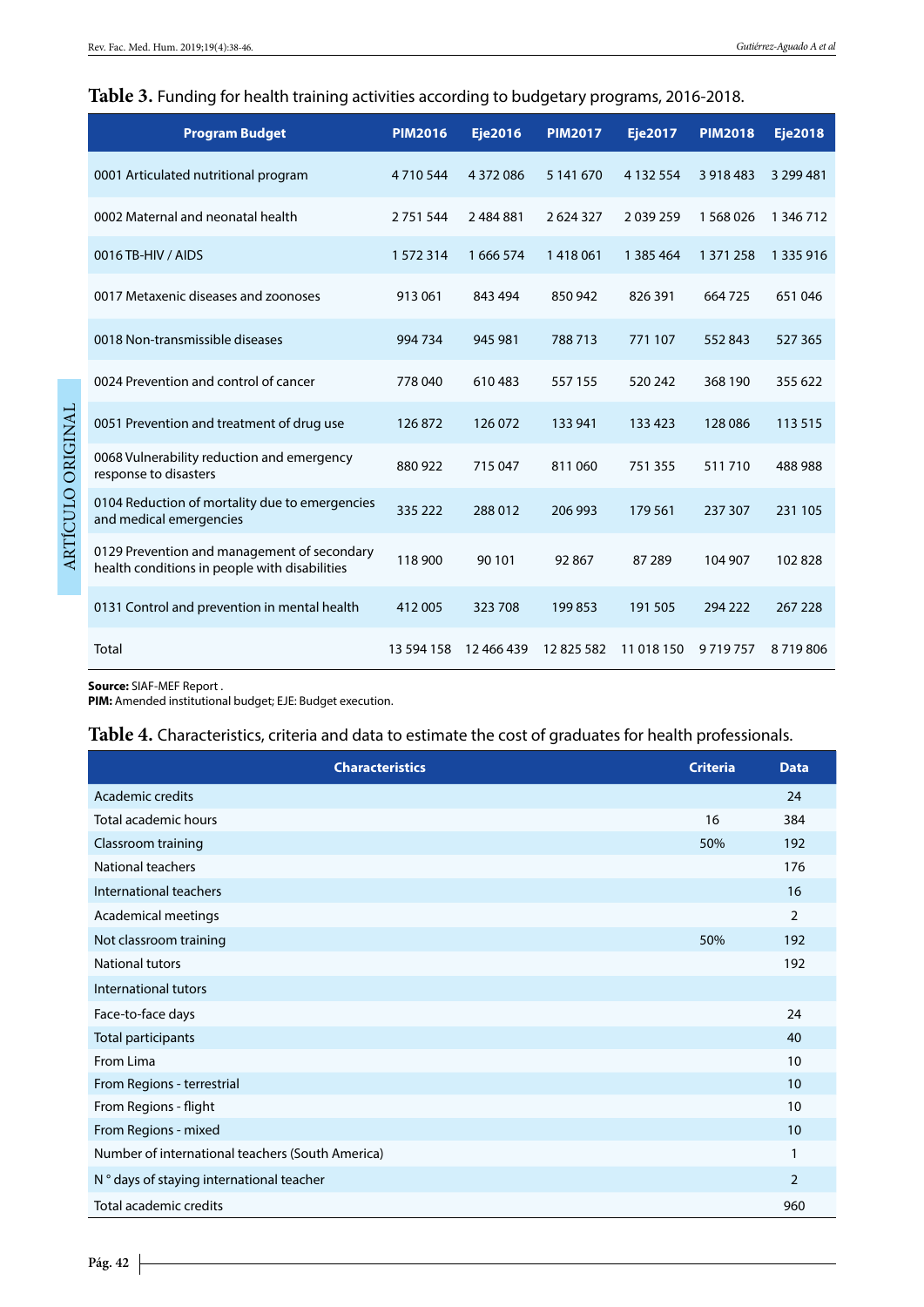# **Table 5.** Cost structure of diploma course aimed at health professionals.

| <b>Factor</b>                       | <b>Unit of measure</b> | <b>Quantity</b> | <b>Unit Cost</b>           | <b>Total</b> |
|-------------------------------------|------------------------|-----------------|----------------------------|--------------|
| Human resources                     |                        |                 |                            | 75 151       |
| Academic coordinator                | unit                   | 18%             | <b>Teachers and tutors</b> | 10 962       |
| National teachers                   | hour                   | 176             | 150                        | 26 400       |
| International teachers              | day                    | $\overline{2}$  | 2850                       | 5700         |
| <b>Tutors</b>                       | hour                   | 192             | 150                        | 28 800       |
| Administrative assistant            | unit                   | 30%             | Coordinator                | 3 2 8 9      |
| Inputs                              | kit                    | 40              | 43                         | 1731         |
| Academic services                   |                        |                 |                            | 43 1 20      |
| Registration                        | unit                   | 40              | 150                        | 6 0 0 0      |
| Tuition                             | unit                   | 40              | 340                        | 13 600       |
| Certification                       | unit                   | 40              | 480                        | 19 200       |
| Equipped classroom                  | day                    | 24              | 180                        | 4320         |
| <b>Administrative Services</b>      |                        |                 |                            | 269 559      |
| Land tickets (i/v)                  | ticket                 | 10              | 180                        | 1800         |
| National air tickets (i/v)          | ticket                 | 10              | 570                        | 5700         |
| National and land air tickets (i/v) | ticket                 | 10              | 750                        | 7500         |
| International tickets (i/v)         | ticket                 | $\mathbf{1}$    | 2850                       | 2850         |
| National travel expenses            | per diem               | 720             | 320                        | 230 400      |
| International travel expenses       | per diem               | $\overline{2}$  | 1055                       | 2 1 0 9      |
| <b>Breaks</b>                       | unit                   | 1920            | 10                         | 19 200       |
| <b>Educational rights</b>           |                        |                 | Not applicable             |              |
| <b>Subtotal Operating expenses</b>  |                        |                 |                            | 389 560      |
| Administrative expenses             |                        | 10%             | Operating expenses         | 38 956       |
| Overhead                            |                        | 20%             | Operating expenses         | 77912        |
| <b>Total</b>                        |                        |                 |                            | 506 429      |
|                                     |                        |                 | Per capita cost            | 12 6 61      |

**Table 6.** Characteristics, criteria and data to estimate the cost of the Specialization Course for health professionals.

| <b>Characteristics</b>                           | <b>Criteria</b> | <b>Data</b>    |
|--------------------------------------------------|-----------------|----------------|
| Academic credits                                 |                 | 48             |
| Total academic hours                             | 16              | 768            |
| Classroom training                               | 50%             | 384            |
| National teachers                                |                 | 352            |
| International teachers                           |                 | 32             |
| Academic days                                    |                 | 4              |
| Not classroom training                           | 50%             | 384            |
| <b>National tutors</b>                           |                 | 384            |
| International tutors                             |                 |                |
| Face-to-face days                                |                 | 48             |
| Total participants                               |                 | 40             |
| From Lima                                        |                 | 10             |
| From Regions - terrestrial                       |                 | 10             |
| From Regions - flight                            |                 | 10             |
| From Regions - mixed                             |                 | 10             |
| Number of international teachers (South America) |                 |                |
| N° days of staying international teacher         |                 | $\overline{2}$ |
| Total academic credits                           |                 | 1920           |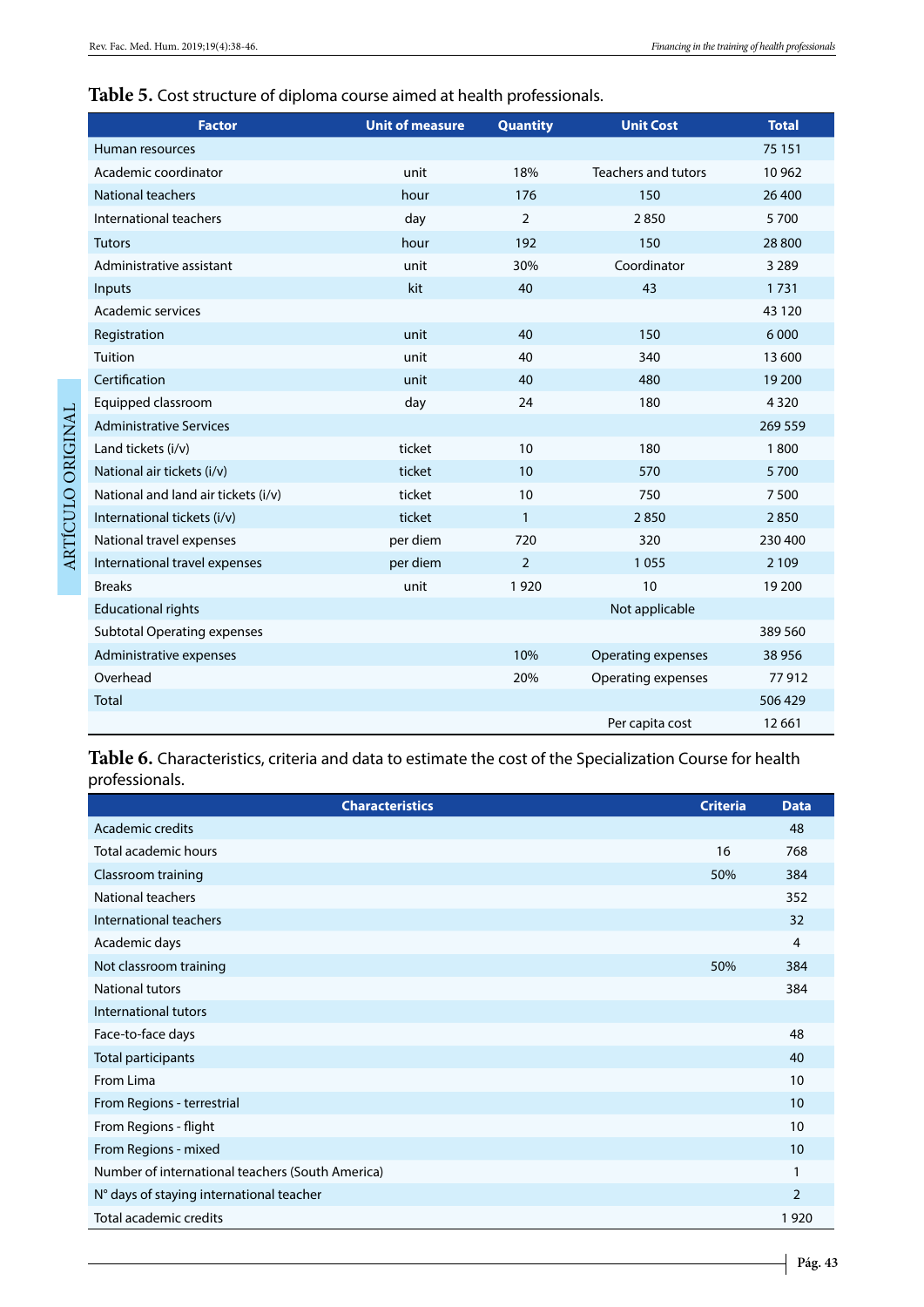#### **Table 7.** Specialization course cost structure for health professionals.

| <b>Factor</b>                          | <b>Unit of measure</b> | <b>Quantity</b> | <b>Unit cost</b>           | <b>Total</b> |
|----------------------------------------|------------------------|-----------------|----------------------------|--------------|
| Human resources                        |                        |                 |                            | 150 301      |
| Academic coordinator                   | unit                   | 18%             | <b>Teachers and tutors</b> | 21 9 24      |
| <b>National teachers</b>               | hour                   | 352             | 150                        | 52 800       |
| International teachers                 | day                    | 4               | 2,850                      | 11 400       |
| <b>Tutors</b>                          | hour                   | 384             | 150                        | 57 600       |
| Administrative assistant               | unit                   | 30%             | Coordinator                | 6577         |
| Inputs                                 | kit                    | 40              | 43                         | 1731         |
| Academic services                      |                        |                 |                            | 47440        |
| Registration                           | unit                   | 40              | 150                        | 6 0 0 0      |
| Tuition                                | unit                   | 40              | 340                        | 13 600       |
| Certification                          | unit                   | 40              | 480                        | 19 200       |
| <b>Equipped Classroom</b>              | day                    | 48              | 180                        | 8640         |
| <b>Administrative Services</b>         |                        |                 |                            | 519159       |
| Land tickets (i/v)                     | tickets                | 10              | 180                        | 1800         |
| National air tickets (i/v)             | tickets                | 10              | 570                        | 5700         |
| National and land air tickets<br>(i/v) | tickets                | 10              | 750                        | 7500         |
| International tickets (i/v)            | tickets                | $\mathbf{1}$    | 2850                       | 2850         |
| National travel expenses               | per diem               | 1 4 4 0         | 320                        | 460 800      |
| International travel expenses          | per diem               | $\overline{2}$  | 1055                       | 2 1 0 9      |
| <b>Breaks</b>                          | unit                   | 3840            | 10                         | 38 400       |
| <b>Educational rights</b>              |                        |                 | Not applicable             |              |
| <b>Subtotal Operating expenses</b>     |                        |                 |                            | 718631       |
| Administrative expenses                |                        | 10%             | <b>Operating expenses</b>  | 71863        |
| Overhead                               |                        | 20%             | Operating expenses         | 143726       |
| <b>Total</b>                           |                        |                 |                            | 934 220      |
|                                        |                        |                 | Per capita cost            | 23 3 5 6     |

## **DISCUSSION**

PIn order to train a professional in a public or private university, the economic aspect is very important, because in one way or another, it requires financial means to deal with the costs of materials, books and others, as well as to pay the costs of pensions/tuition for study in universities. According to INEI6 reports, the most important aspect of the financing of university studies for graduates has been the financing of their families. However, it is estimated that 38.4% of graduates who have completed their studies in public universities have financed their studies by working, with a lower percentage of women<sup>7</sup>. It should be

noted that a large part of this financing is provided by the state. Financing for health professional training is mainly based on ordinary resources (source of financing that the Ministry of Economy and Finance uses to allocate resources).

The labor demand, the permanent changes in the world and the need to improve the attention in the health facilities, require that the professionals maintain their validity, being permanently trained to guarantee their employability, competitiveness in the work environment and efficiency in the performance of their functions<sup>3,8</sup>.

The country's financing for training is estimated at an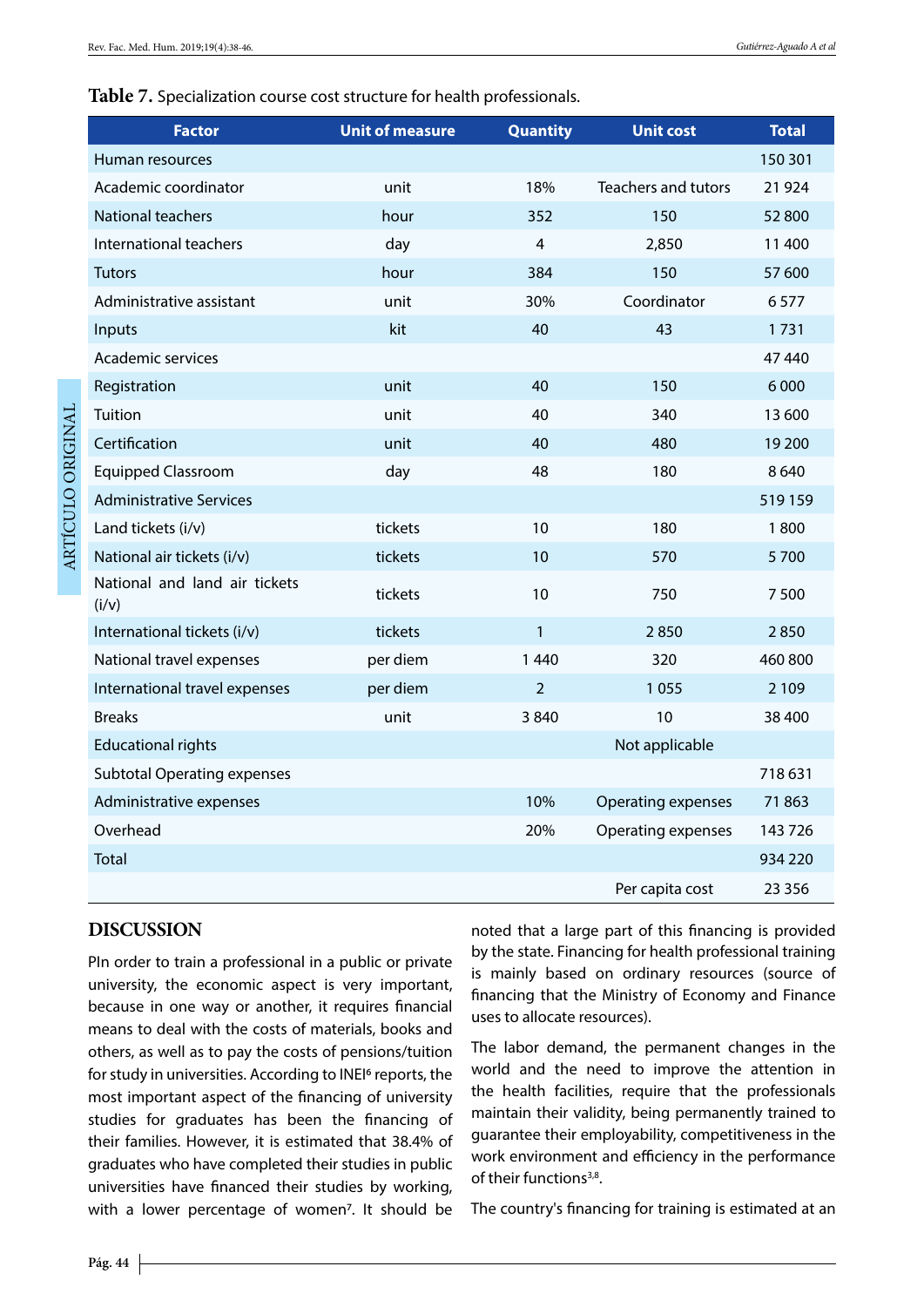average of 24 million soles (7.2 million dollars). The sources of financing for training vary greatly from country to country. In Guatemala, Ecuador and El Salvador, the main source of financing is companies. In Colombia and Paraguay, by contrast, financing is primarily personal or family. Public financing for training is low in countries such as Guatemala and Ecuador (5% or less), and just over 20% in Colombia (21%), El Salvador (22%) and Paraguay (27%)<sup>9,10,11</sup> in contrast to financing from Australia, the United States or Canada<sup>12,13</sup>.

ARTÍCULO ORIGINAL ARTÍCULO ORIGINAL

The financing for training of health professionals is given mainly in interventions related to malnutrition /anemia an average of 4.3 million soles (1.3 million dollars), as well as interventions in relation to maternal and neonatal health (family planning, prenatal control and childbirth care) which estimated an average of 2.1 million soles (654 thousand dollars). According to the studies developed by Garcés et  $al<sup>14</sup>$ , they identify similar results. However, there is very little financing for training in interventions of prevention and control of cancer, non-communicable diseases, TB-HIV/AIDS, Mental Health which are also relevant interventions<sup>15-18</sup>.

The per capita cost for graduates was S/. 12,661 (USD 3,836) and for specialization was S/. 23,356 (US \$7,077), similar to studies conducted by the IHPA in Australia<sup>19</sup>, Mandeville et al.<sup>20</sup>, Stammen<sup>21</sup> and Eva<sup>22</sup>. The result of this cost analysis would allow us to estimate the economic impact on the training of health professionals in Peru and make appropriate decisions in the management of human resources training.

It is recommended to make the same economic analysis in relation to professional health education at undergraduate and graduate levels<sup>23,24</sup>. As well as measuring the results achieved by the health professionals who attended the training<sup>25,26</sup>, in order to show how much of what is learned is applied in the performance of the health professional<sup>27</sup> and the costeffectiveness of the training.

#### **Thanks**

To the Magister Jesus Ruiz and Janina Ascencios for the review of the article.

**Authorship Contributions:** AG, SE y MA participated in the design of the study, supervision of the collection, information processing, analysis and interpretation of data. MG wrote the draft article and information processing. All authors critically reviewed the manuscript and approved the version to be published.

**Financing:** Self-financed.

**Interest conflict:** The authors declare no conflicts of interest in the publication of this article.

**Received:** March 20, 2019

**Approved:** August 29, 2019

*Correspondence: Alfonso Gutiérrez Aguado Address: Calle Junín 355, Miraflores, Lima 15046, Perú Telephone: (01) 988493448 E-mail: agutierreza@continental.edu.pe* 

#### **BIBLIOGRAPHIC REFERENCES**

1. Ministerio de Salud. Plan Estratégico Institucional 2017-2019 del Ministerio de Salud. RM N° 147-2017/MINSA (03 de marzo del 2017). El Peruano. Normas Legales, 2017. Disponible en: http://www.cenares. minsa.gob.pe/Portals/0/Descargas/Transparencia/DatosGenerales/ Normatividad/Minsa/2017/RM147-2017-MINSA.pdf

2. Perú, Ministerio de Economía y Finanzas (MEF). Programas presupuestales. Diseño, revisión y articulación territorial, 2016 [Internet]. Lima: MEF; 2016 [citado el 15 de septiembre 2017]. Disponible en: https:// www.mef.gob.pe/contenidos/presu\_publ/ppr/directiva\_PP2016.pdf.

3. Presidencia de Consejo de Ministros. Resolución Presidencia Ejecutiva N° 141-2016-SERVIR-PE. Directiva "Normas para la gestión del proceso de capacitación en las entidades públicas". Lima: SERVIR, 2016. Disponible en: https://busquedas.elperuano.pe/normaslegales/directiva-normaspara-la-gestion-del-proceso-de-capacitacio-resolucion-no-141-2016 servir-pe-1415160-1/

4. McPake B, Squires A, Mahat A, Araujo E. The Economics of Health Professional Education and Careers: Insights from a Literature Review. 1ra ed. Washington DC: The World Bank; 2015. Disponible en: http:// documents.worldbank.org/curated/en/570681468190783192/Theeconomics-of-health-professional-education-and-careers-insights-froma-literature-review

5. Legrá ÁRC, Fernández GA, Collazo HM. Activity based costing for management decisions in health. INFODIR 2019; 15 (28). Disponible en: https://www.medigraphic.com/pdfs/infodir/ifd-2019/ifd1928j.pdf

6. Instituto Nacional de Estadística e Informática. Encuesta Nacional a Egresados Universitarios y Universidades, 2014. Lima; INEI; 2014. Disponible en: https://webinei.inei.gob.pe/anda\_inei/index.php/ catalog/329

7. Sharma M. Applying feminist theory to medical education. Lancet 2019; 393: 570–78 Disponible en: doi: 10.1016/S0140-6736(18)32595-9.

8. Demirdjian G, Rodríguez S, Vassallo JC, Irazola V, Rodríguez J. Capacitación hospitalaria de profesionales pediátricos en investigación y gestión. Arch. argent. pediatr. [Internet]. 2017 Feb [citado 2019 Feb 08]; 115( 1 ): 58-64. Disponible en: http://www.scielo.org.ar/scielo. php?script=sci\_arttext&pid=S0325-00752017000100011&lng=es. http://dx.doi.org/10.5546/aap.2017.58.

9. A; Cumsille B; Cueva S. La capacitación laboral en América Latina. 2016, Inter-American Dialogue-Laureate International Universities. http:// laureate-comunicacion.com/prensa/wp-content/uploads/2017/01/La-Capacitaci%C3%B3n-Laboral-en-Am%C3%A9rica-Latina-FINAL-1.pdf

10. Cancedda C, Farmer PE, Kerry V, et al. Maximizing the Impact of Training